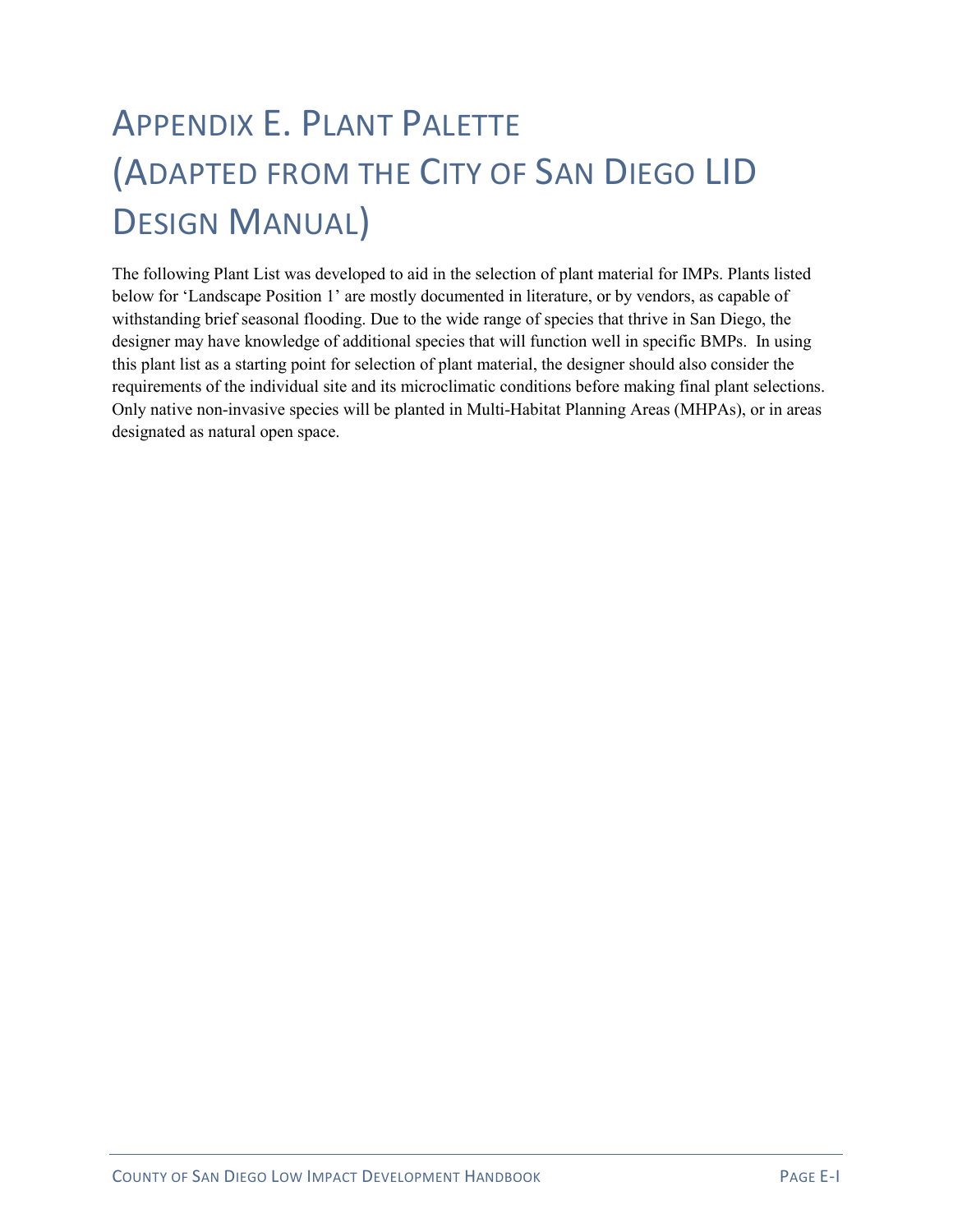This page is intentionally blank.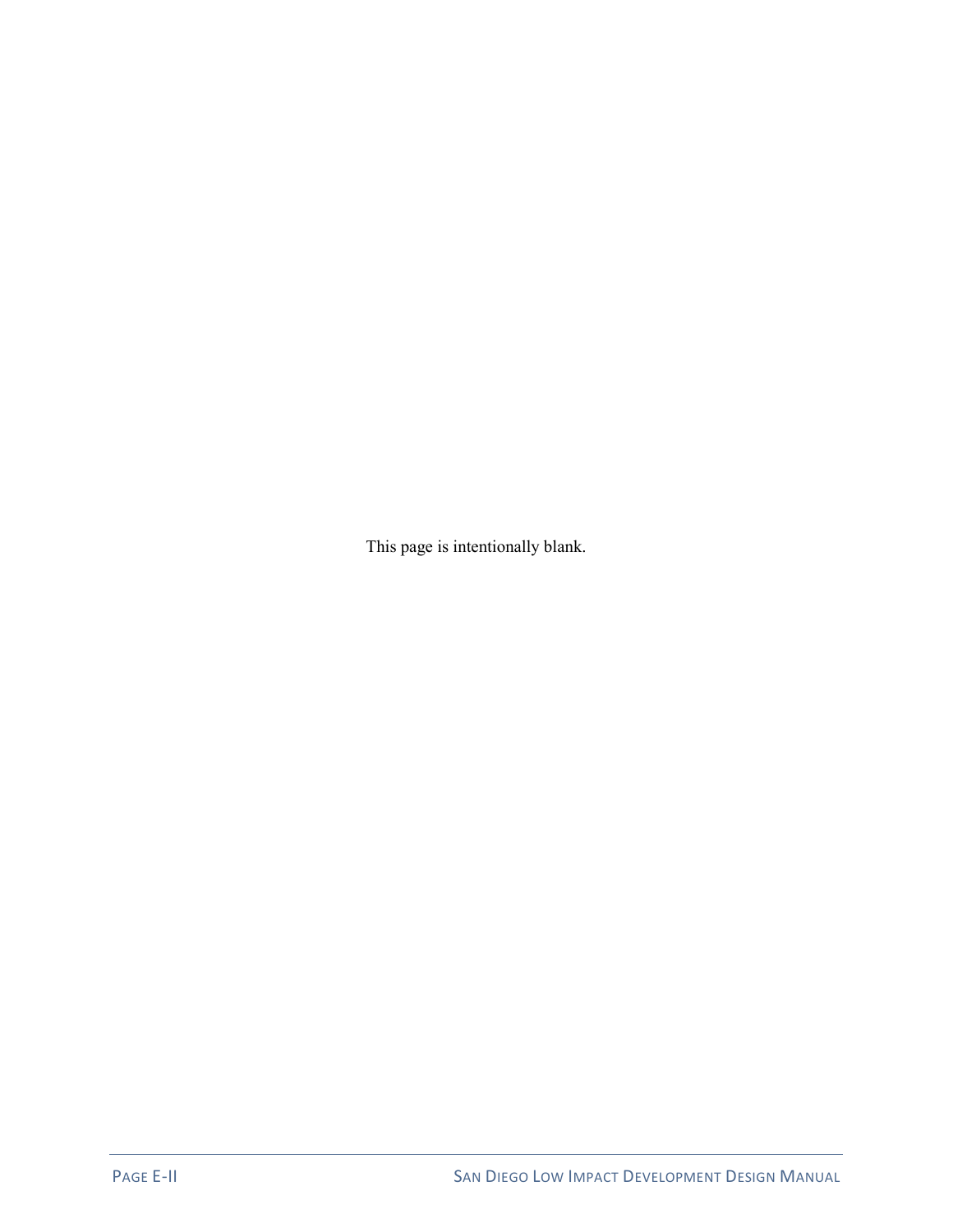| <b>Trees</b>                              |                                     | င္တ<br>Native<br>ve - CA<br> San Diego Co. <sub>Ive.</sub><br>  California Native -<br><sup>-</sup> | High <sup>3</sup><br>$\infty$<br>Position:<br>$2 - Mid^2$ , 3<br>$\sim$<br>Landscape $1 -$ Low $\frac{1}{2}$ | x width)<br>Mature Size<br>(height: | z<br>Ξ<br>Only<br>$\mathbb{R}^2$<br>Moderate<br>Rainfall Or<br><b>Irrigation Demands:</b><br>$\bar{a}$<br>$\bar{a}$<br>족<br>┙<br>$\mathbb{R}^2$<br>High<br>Low | $\frac{1}{5}$<br>Light Requirements<br>Sun - SU = Shade -<br>9S<br>P<br>÷.<br>Part Shade | $\Box$<br><b>Deciduous</b><br>Ш<br>$\overline{v}$<br>Semi-Evergreen<br>шĵ<br>$\mathbb{R}$<br>Season<br>Evergreen - | Exposure?<br>$\frac{1}{\sqrt{65 - \gamma}}$ | zones:<br>Sunset Zones<br>City of San Diego z<br>21, 23 and 24 |
|-------------------------------------------|-------------------------------------|-----------------------------------------------------------------------------------------------------|--------------------------------------------------------------------------------------------------------------|-------------------------------------|----------------------------------------------------------------------------------------------------------------------------------------------------------------|------------------------------------------------------------------------------------------|--------------------------------------------------------------------------------------------------------------------|---------------------------------------------|----------------------------------------------------------------|
| Acer negundo californicum <sup>4,5</sup>  | California Box Elder <sup>5</sup>   | <b>SD</b>                                                                                           | $\mathbf 1$                                                                                                  | 60'x60'                             | M-H                                                                                                                                                            | SU, PS                                                                                   | D                                                                                                                  |                                             | A2-3; 1-10, 12-24                                              |
| Alnus rhombifolia4,5                      | White Alder <sup>5</sup>            | <b>SD</b>                                                                                           | $\mathbf 1$                                                                                                  | 50-90' x 40'                        | н                                                                                                                                                              | SU, PS, SH                                                                               | D                                                                                                                  | Y                                           | 1b-10, 14-21                                                   |
| Cercis occidentalis <sup>4</sup>          | <b>Western Redbud</b>               | <b>SD</b>                                                                                           | $\mathbf 1$                                                                                                  | 10-18' x 10-18'                     | M                                                                                                                                                              | SU, PS                                                                                   | D                                                                                                                  |                                             | $2 - 24$                                                       |
| Chilopsis linearis <sup>4</sup>           | <b>Desert Willow</b>                | <b>SD</b>                                                                                           | $\mathbf 1$                                                                                                  | 15-30' x 10-20'                     | L-M                                                                                                                                                            | <b>SU</b>                                                                                | D                                                                                                                  |                                             | 3b, 7-14, 18-23                                                |
| Gleditsia triacanthos var. internis       | Thornless Honeylocust               | $\pmb{\times}$                                                                                      | 1                                                                                                            | 35-70'x 25-35'                      | $M-H$                                                                                                                                                          | SU                                                                                       | D                                                                                                                  |                                             | 1-16, 18-20                                                    |
| Ilex vomitoria                            | Yaupon Holly                        | $\pmb{\times}$                                                                                      | 1                                                                                                            | 15-20' x 10-15'                     | H                                                                                                                                                              | SU, PS                                                                                   | E                                                                                                                  |                                             | 4-9, 11-24                                                     |
| Juglans californica                       | Southern California Black<br>Walnut | <b>SD</b>                                                                                           | 1                                                                                                            | 15-30' x 15-30'                     | N-L                                                                                                                                                            | SU                                                                                       | D                                                                                                                  |                                             | 18-24                                                          |
| Liquidambar styraciflua <sup>5</sup>      | Sweet Gum <sup>5</sup>              | X                                                                                                   | 1                                                                                                            | 60' x 20-25'                        | $M-H$                                                                                                                                                          | SU                                                                                       | D                                                                                                                  |                                             | 3-9, 14-24                                                     |
| Magnolia grandiflora <sup>5</sup>         | Southern Magnolia <sup>5</sup>      | $\pmb{\times}$                                                                                      | 1                                                                                                            | 80' x 60'                           | H                                                                                                                                                              | SU, PS                                                                                   | E                                                                                                                  | Y                                           | 4-12, 14-24, H1-2                                              |
| Metasequoia glyptostroboides <sup>3</sup> | Dawn Redwood <sup>5</sup>           | $\boldsymbol{\mathsf{X}}$                                                                           | $\mathbf 1$                                                                                                  | 90' x 20'                           | H                                                                                                                                                              | SU                                                                                       | D                                                                                                                  |                                             | A3, 3-10, 14-24                                                |
| Myrica californica                        | Pacific Wax Myrtle                  | CA                                                                                                  | 1                                                                                                            | 10-30 x 10-30'                      | M                                                                                                                                                              | SU                                                                                       | E                                                                                                                  | Y                                           | 4-9, 14-24                                                     |
| Olneya tesota                             | Desert Ironwood                     | <b>SD</b>                                                                                           | $\overline{2}$                                                                                               | 15-30' x 15-30'                     | $N-M$                                                                                                                                                          | SU                                                                                       | E                                                                                                                  |                                             | 8,9,11-14, 18-23                                               |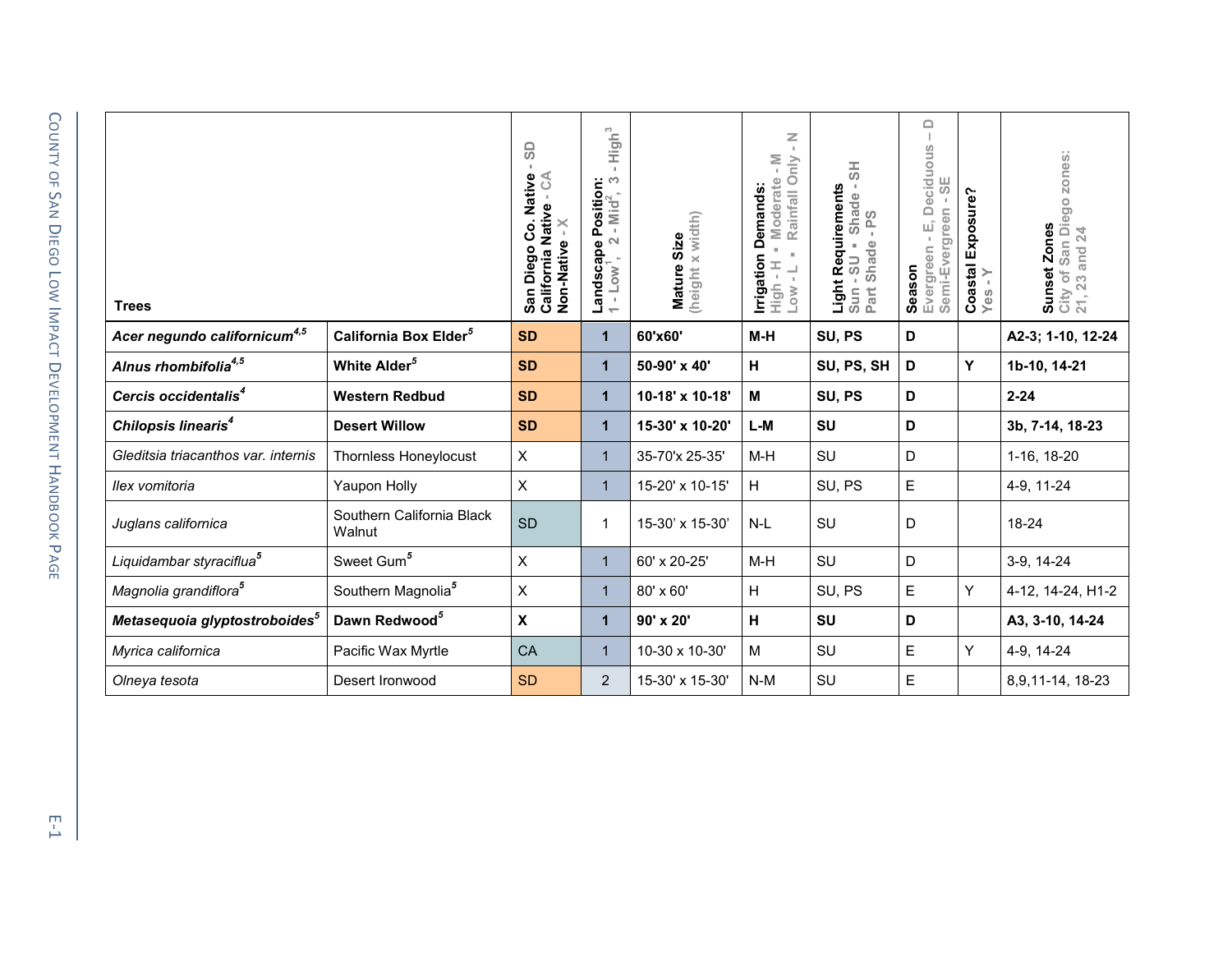| <b>Trees</b>                                                                                                                                                    |                                          | <u>င</u> ္ဘ<br>San Diego Co. Native -<br>California Native - CA<br>Non-Native - X | High <sup>3</sup><br>$\mathbf{r}$<br>$\infty$<br>Landscape Position:<br>1 - Low , 2 - Mid $^2$ 3<br>$-Mid2$ ,<br>$\overline{\mathsf{N}}$<br>$-Low^1$ , | Mature Size<br>(height x width) | $\frac{2}{1}$<br>$\ge$<br>Rainfall Only<br>Moderate<br><b>Irrigation Demands:</b><br>×.<br>족<br>$\frac{1}{1}$<br>High<br>Low. | $\frac{1}{5}$<br>Light Requirements<br>Sun - SU = Shade - S<br>Part Shade - PS | $\Box$<br>$\mathbb{I}$<br>Deciduous<br>$rac{1}{\sqrt{2}}$<br>Season<br>Evergreen - E, De<br>Semi-Evergreen - | Exposure?<br>$\frac{1}{2}$ Coastall | Sunset Zones<br>City of San Diego zones:<br>21, 23 and 24 |
|-----------------------------------------------------------------------------------------------------------------------------------------------------------------|------------------------------------------|-----------------------------------------------------------------------------------|--------------------------------------------------------------------------------------------------------------------------------------------------------|---------------------------------|-------------------------------------------------------------------------------------------------------------------------------|--------------------------------------------------------------------------------|--------------------------------------------------------------------------------------------------------------|-------------------------------------|-----------------------------------------------------------|
| Platanus acerifolia                                                                                                                                             | London Plane Tree                        | X                                                                                 | 1                                                                                                                                                      | 40-80' x 30-40'                 | M-H                                                                                                                           | SU                                                                             | D                                                                                                            |                                     | $2 - 24$                                                  |
| Platanus racemosa <sup>4,5</sup>                                                                                                                                | California Sycamore <sup>5</sup>         | <b>SD</b>                                                                         | $\mathbf{1}$                                                                                                                                           | 30-80' x 20-50'                 | M-H                                                                                                                           | SU                                                                             | D                                                                                                            | Y                                   | $4 - 24$                                                  |
| Populus fremonti <sup>4,5</sup>                                                                                                                                 | <b>Western Cottonwood</b> <sup>5</sup>   | <b>SD</b>                                                                         | $\mathbf{1}$                                                                                                                                           | 40-60' x 30'                    | н                                                                                                                             | <b>SU</b>                                                                      | D                                                                                                            |                                     | 1-12, 14-21                                               |
| Quercus agrifolia4,5                                                                                                                                            | Coast Live Oak <sup>5</sup>              | <b>SD</b>                                                                         | $\mathbf{1}$                                                                                                                                           | 20-70' x 20-70'                 | $N-L$                                                                                                                         | SU                                                                             | Е                                                                                                            | Υ                                   | 7-9, 14-24                                                |
| Quercus engelmannii* <sup>5</sup>                                                                                                                               | Engelmann Oak <sup>5</sup>               | <b>SD</b>                                                                         | $\overline{2}$                                                                                                                                         | 40-50' x 70'                    | $N-L$                                                                                                                         | SU                                                                             | E                                                                                                            |                                     | 7-9, 14-24                                                |
| * Species not recommended for areas of coastal influence. Better suited to locations east of I-15 (north Hwy. 52) and areas east of Hwy 125 (south of Hwy. 52). |                                          |                                                                                   |                                                                                                                                                        |                                 |                                                                                                                               |                                                                                |                                                                                                              |                                     |                                                           |
| Salix gooddingii <sup>4,5</sup>                                                                                                                                 | <b>Western Black Willow</b> <sup>5</sup> | <b>SD</b>                                                                         | $\mathbf{1}$                                                                                                                                           | 20-40'x20-30'                   | н                                                                                                                             | SU                                                                             | D                                                                                                            |                                     |                                                           |
| Sambucus mexicana <sup>4,5</sup>                                                                                                                                | Mexican Elderberry <sup>5</sup>          | <b>SD</b>                                                                         | 1                                                                                                                                                      | 10-30' x 8-20'                  | $M-H$                                                                                                                         | SU, PS                                                                         | <b>SE</b>                                                                                                    |                                     | 2-24, H1                                                  |
| Taxodium spp. <sup>5</sup>                                                                                                                                      | Cypress <sup>5</sup>                     | $\pmb{\times}$                                                                    | $\mathbf{1}$                                                                                                                                           | 50-70' x 15-30'                 | L-H                                                                                                                           | SU                                                                             | D                                                                                                            |                                     | 2-10, 12-24                                               |
| Umbellularia californica <sup>5</sup>                                                                                                                           | California Bay <sup>5</sup>              | CA                                                                                | $\mathbf{1}$                                                                                                                                           | 20-25' x 20-25'                 | L-H                                                                                                                           | SU, PS, SH                                                                     | E                                                                                                            | Y                                   | 4-9, 14-24                                                |
| Washingtonia filifera <sup>4,5</sup>                                                                                                                            | California Fan Palm <sup>5</sup>         | <b>SD</b>                                                                         | $\mathbf{1}$                                                                                                                                           | 60' x 20'                       | L-M                                                                                                                           | SU                                                                             | E                                                                                                            |                                     | 8,9,10,11-24,H1-2                                         |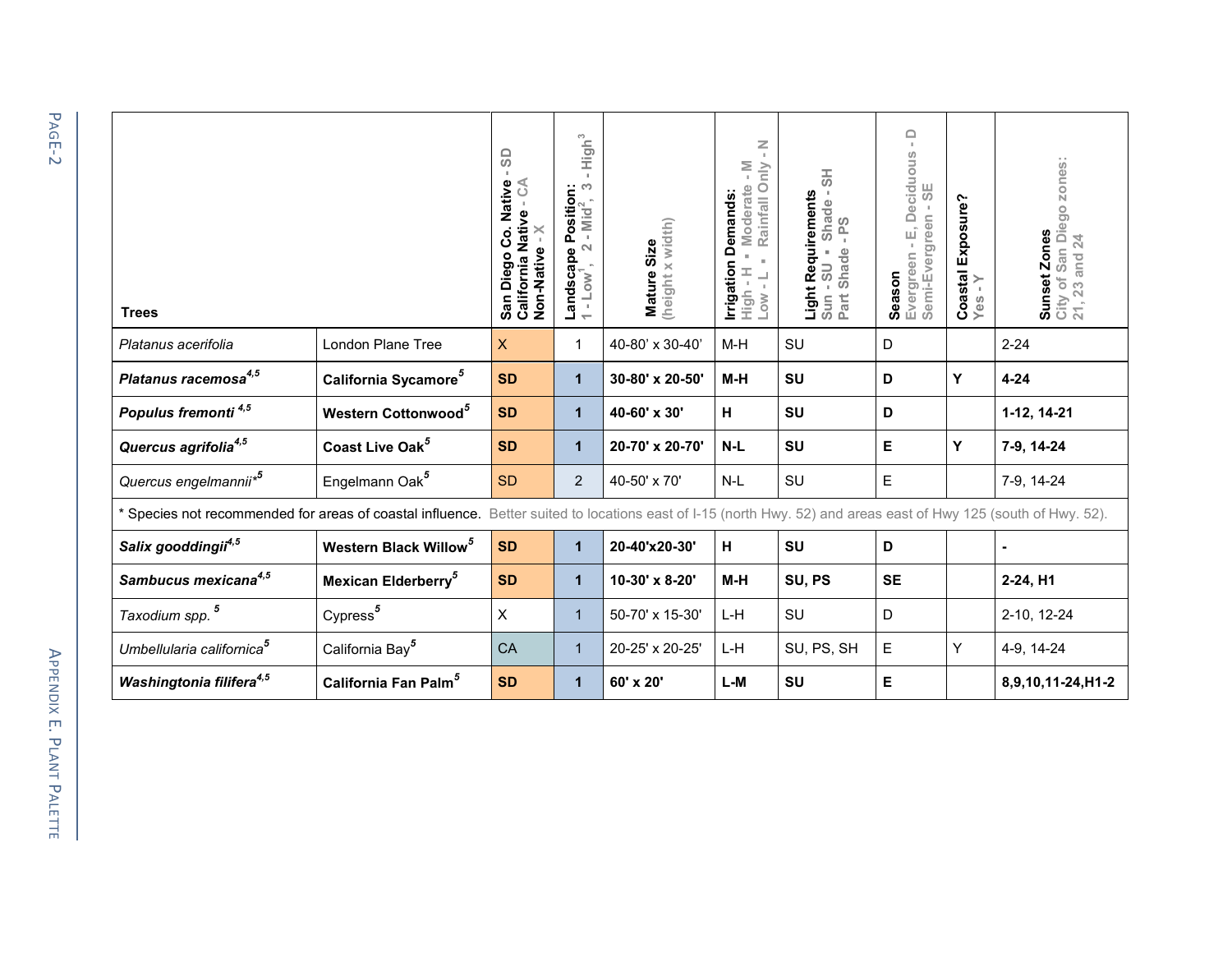| <b>Shrubs</b>                        |                                  | <u>င</u> ္တ<br>Co. Native<br>Native - CA<br>San Diego Co. Nat<br>California Native -<br>Non-Native - X | High <sup>3</sup><br>$\mathbf{I}$<br>$\infty$<br>Landscape Position:<br>1 - Low <sup>1</sup> ,   2 - Mid <sup>2</sup> ,  3 | height x width)<br>Mature Size | z<br>$\mathbb{R}^2$<br>Σ<br>Rainfall Only<br>$\mathbb{R}^2$<br><b>Moderate</b><br><b>Irrigation Demands:</b><br>$\bar{\phantom{a}}$<br>$\alpha$<br>High - H<br>$\overline{\phantom{0}}$<br>Low | $\frac{1}{5}$<br>Light Requirements<br>Sun - SU = Shade - S<br>Part Shade - PS | ≏<br>$\mathbb{R}^2$<br>Deciduous<br>3n - SE<br>Season<br>Evergreen - E, De<br>Semi-Evergreen - | Exposure?<br>$\text{Coastall}$<br>Yes - Y<br>Yes | Sunset Zones<br>City of San Diego zones:<br>21, 23 and 24 |
|--------------------------------------|----------------------------------|--------------------------------------------------------------------------------------------------------|----------------------------------------------------------------------------------------------------------------------------|--------------------------------|------------------------------------------------------------------------------------------------------------------------------------------------------------------------------------------------|--------------------------------------------------------------------------------|------------------------------------------------------------------------------------------------|--------------------------------------------------|-----------------------------------------------------------|
| Baccharis pilularis 'Pigeon Pt.'     | Dwarf Coyote Bush                | CA                                                                                                     | 3                                                                                                                          | $1-2' \times 6'$               | L-M                                                                                                                                                                                            | SU                                                                             | E                                                                                              | Y                                                | 5-11, 14-24                                               |
| Baccharis salicifolia <sup>4</sup>   | <b>Mulefat</b>                   | <b>SD</b>                                                                                              | $\mathbf 1$                                                                                                                | 4-10'x8'                       | $M-H$                                                                                                                                                                                          | SU, PS, SH                                                                     | <b>SE</b>                                                                                      |                                                  | $\blacksquare$                                            |
| Carpenteria californica              | <b>Bush Anemone</b>              | CA                                                                                                     | $\mathbf 1$                                                                                                                | 4-6' x 4-6"                    | L-M                                                                                                                                                                                            | SU, PS                                                                         | E                                                                                              |                                                  | 5-9, 14-24                                                |
| Frangula californica<br>'Little Sur' | Dwarf California<br>Coffeeberry  | <b>SD</b>                                                                                              | 2                                                                                                                          | $3-4' \times 3'$               | $N-M$                                                                                                                                                                                          | SU, PS                                                                         | E                                                                                              | Υ                                                | 4-9, 14-24, H1, H2                                        |
| Heteromeles arbutifolia              | Toyon                            | <b>SD</b>                                                                                              | 3                                                                                                                          | 6-10' x 6-10'                  | M                                                                                                                                                                                              | SU, PS                                                                         | E                                                                                              | Y                                                | 5-9, 14-24                                                |
| Mahonia repens                       | Creeping Oregon Grape            | CA                                                                                                     | 3                                                                                                                          | $1' \times 3'$                 | N-L                                                                                                                                                                                            | SU, PS                                                                         | E                                                                                              |                                                  | 2B-9, 14-24                                               |
| Philadelphus lewisii                 | Wild Mock Orange                 | CA                                                                                                     | $\overline{2}$                                                                                                             | 4-10' x 4-10'                  | $M-H$                                                                                                                                                                                          | SU, PS                                                                         | E                                                                                              |                                                  | 1-10, 14-24                                               |
| Rosa californica <sup>4</sup>        | <b>California Rose</b>           | <b>SD</b>                                                                                              | $\mathbf{1}$                                                                                                               | $3-6' \times 6'$               | $M-H$                                                                                                                                                                                          | SU, PS, SH                                                                     | <b>SE</b>                                                                                      | Y                                                |                                                           |
| Ruellia peninsularis                 | Desert Ruellia                   | $\mathsf{X}$                                                                                           | 3                                                                                                                          | $4' \times 6'$                 | $N-M$                                                                                                                                                                                          | SU, PS                                                                         | E                                                                                              |                                                  | 12-13, 21-24                                              |
| Russelia equisetiformis              | Coral Fountain                   | $\mathsf{X}$                                                                                           | $\overline{2}$                                                                                                             | $5' \times 5'$                 | $M-H$                                                                                                                                                                                          | SU, PS                                                                         | E                                                                                              |                                                  | 14, 19-24, H1, H2                                         |
| Russelia x St. Elmo's Fire           | <b>Red Coral Fountain</b>        | $\mathsf{X}$                                                                                           | 2                                                                                                                          | $4' \times 6 - 8'$             | M-H                                                                                                                                                                                            | SU, PS                                                                         | E                                                                                              |                                                  | $\blacksquare$                                            |
| Styrax officinalis                   | Snowdrop Bush                    | <b>SD</b>                                                                                              | $\overline{2}$                                                                                                             | $6 - 8' \times 5'$             | н                                                                                                                                                                                              | SU, PS                                                                         | $\mathsf D$                                                                                    |                                                  | 4-9, 14-21                                                |
| Symphoricarpos mollis                | Southern California<br>Snowberry | <b>SD</b>                                                                                              | 2                                                                                                                          | $1 - 3'x3'$                    | $L-M$                                                                                                                                                                                          | PS                                                                             | D                                                                                              | Y                                                | 2-10, 14-24                                               |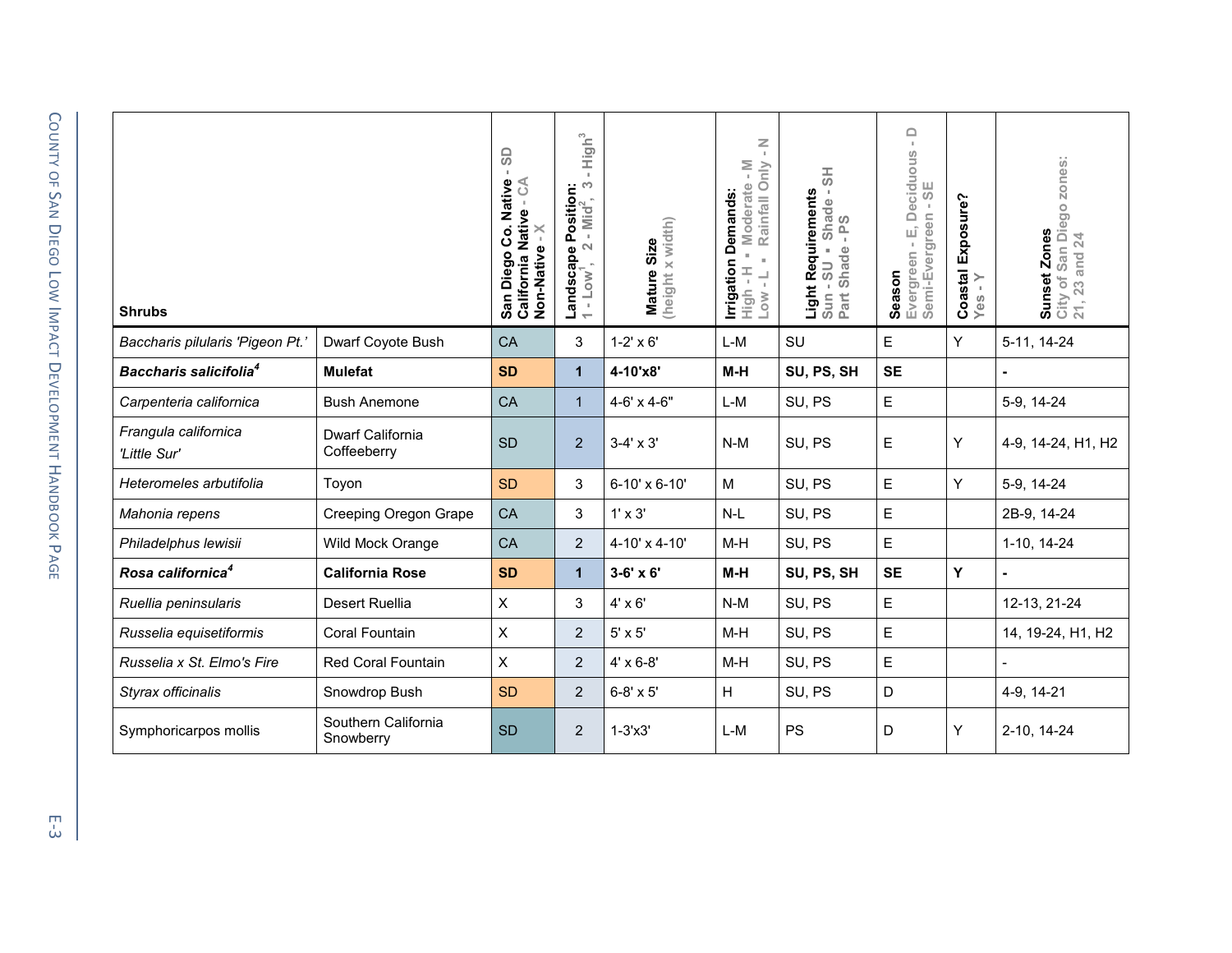| <b>Perennials</b>                  |                           | င္တ<br><b>Native</b><br>$-$ CA<br>San Diego من<br>  California Native -<br>  V<br>Non-Native - X | High <sup>3</sup><br>$\mathbf{r}$<br>S<br>Landscape Position:<br>$-Mid2$ ,<br>$\sim$<br>$\bar{\phantom{a}}$<br>$1 - Low'$ | height x width)<br>Mature Size | z<br>$\mathbb{R}^2$<br>$\geq$<br>Only<br>- Moderate<br><b>Irrigation Demands:</b><br>Rainfall<br>High - H<br>$\mathrel{\sqcup}$<br>$\bar{1}$<br>MOT | $\frac{1}{5}$<br>Shade - <b>:</b><br>- PS<br>Light Requirements<br>Sun - SU = Shade - S<br>Part Shade - PS | $\frac{1}{\sqrt{2}}$<br>Deciduous<br>$\mathbb{S}^{\mathbb{L}}$<br>$\mathbb{I}$<br>Season<br>Evergreen - E, De<br>Semi-Evergreen - | Exposure?<br>Coastal<br>Yes - Y | of San Diego zones:<br>Sunset Zones<br>and 24<br>City of<br>21, 23 a |
|------------------------------------|---------------------------|--------------------------------------------------------------------------------------------------|---------------------------------------------------------------------------------------------------------------------------|--------------------------------|-----------------------------------------------------------------------------------------------------------------------------------------------------|------------------------------------------------------------------------------------------------------------|-----------------------------------------------------------------------------------------------------------------------------------|---------------------------------|----------------------------------------------------------------------|
| Achillea millefolium <sup>4</sup>  | <b>Common Yarrow</b>      | <b>SD</b>                                                                                        | $\mathbf{1}$                                                                                                              | $3' \times 2'$                 | $L-M$                                                                                                                                               | SU                                                                                                         | <b>SE</b>                                                                                                                         | Y                               | A1-A3, 1-24                                                          |
| Anemopsis californica <sup>4</sup> | Yerba Mansa               | <b>SD</b>                                                                                        | $\mathbf{1}$                                                                                                              | $1'x2-4'$                      | H                                                                                                                                                   | SU, PS, SH                                                                                                 | D                                                                                                                                 |                                 |                                                                      |
| Aquilegia formosa                  | Western Columbine         | <b>SD</b>                                                                                        | $\overline{2}$                                                                                                            | $1-3' \times 1.5'$             | H                                                                                                                                                   | SU, PS                                                                                                     | <b>SE</b>                                                                                                                         |                                 | A1-3, 1-11, 14-24                                                    |
| Artemisia palmeri <sup>4</sup>     | <b>San Diego Sagewort</b> | <b>SD</b>                                                                                        | $\overline{2}$                                                                                                            | $2 - 3'x3'$                    | Н                                                                                                                                                   | SU, PS                                                                                                     | <b>SE</b>                                                                                                                         | Y                               |                                                                      |
| Asarum caudatum                    | Wild Ginger               | CA                                                                                               | 2                                                                                                                         | $1' \times 3'$                 | H                                                                                                                                                   | <b>SH</b>                                                                                                  | $\mathsf E$                                                                                                                       |                                 | 4-6, 14-24                                                           |
| Epilobium californica <sup>4</sup> | <b>California Fuscia</b>  | CA                                                                                               | $\mathbf{1}$                                                                                                              | $1 - 2'x3 - 5'$                | $L-M$                                                                                                                                               | SU                                                                                                         | <b>SE</b>                                                                                                                         |                                 | 2-11, 14-24                                                          |
| Fragaria chiloensis <sup>4</sup>   | <b>Beach Strawberry</b>   | <b>CA</b>                                                                                        | $\mathbf{1}$                                                                                                              | 4-8" x<br>spreading            | н                                                                                                                                                   | SU, PS                                                                                                     | E                                                                                                                                 | Υ                               | $4 - 24$                                                             |
| Iris douglasiana                   | Pacific Coast Iris        | CA                                                                                               | $\mathbf{1}$                                                                                                              | $2' \times 2'$                 | M                                                                                                                                                   | SU, PS                                                                                                     | $\mathsf E$                                                                                                                       | Y                               | 4-9, 14-24                                                           |
| Iris missouriensis                 | Western Blue Flag Iris    | <b>SD</b>                                                                                        | $\mathbf{1}$                                                                                                              | $2' \times 2'$                 | $M-H$                                                                                                                                               | SU, PS                                                                                                     | D                                                                                                                                 |                                 | 1-10, 14-24                                                          |
| Iva hayesiana <sup>4</sup>         | San Diego Marsh Elder     | <b>SD</b>                                                                                        | $\overline{2}$                                                                                                            | $1' \times 5'$                 | N                                                                                                                                                   | SU, PS                                                                                                     | <b>SE</b>                                                                                                                         | Y                               | 17, 23-24                                                            |
| Jaumea carnosa                     | Jaumea                    | <b>SD</b>                                                                                        | $\mathbf{1}$                                                                                                              | <1' x spreading                | H                                                                                                                                                   | SU                                                                                                         | $\mathsf E$                                                                                                                       |                                 |                                                                      |
| Limonium californicum              | California Sea Lavender   | <b>SD</b>                                                                                        | $\mathbf{1}$                                                                                                              | $1 - 1.5' x < 3'$<br>spreading | $M-H$                                                                                                                                               | SU, PS                                                                                                     | <b>SE</b>                                                                                                                         | Υ                               |                                                                      |
| Lobelia cardinalis                 | <b>Cardinal Flower</b>    | <b>SD</b>                                                                                        | $\mathbf{1}$                                                                                                              | $2-4' \times 1'$               | $M-H$                                                                                                                                               | SU, PS, SH                                                                                                 | $\mathsf E$                                                                                                                       |                                 | $1-7, 14-17$                                                         |
| Lobelia dunnii                     | Dunn's Lobelia            | <b>SD</b>                                                                                        | $\overline{2}$                                                                                                            | $1-1.5$ ' x $1.5-3$ '          | M-H                                                                                                                                                 | SU, PS                                                                                                     | $\mathsf E$                                                                                                                       | Y                               |                                                                      |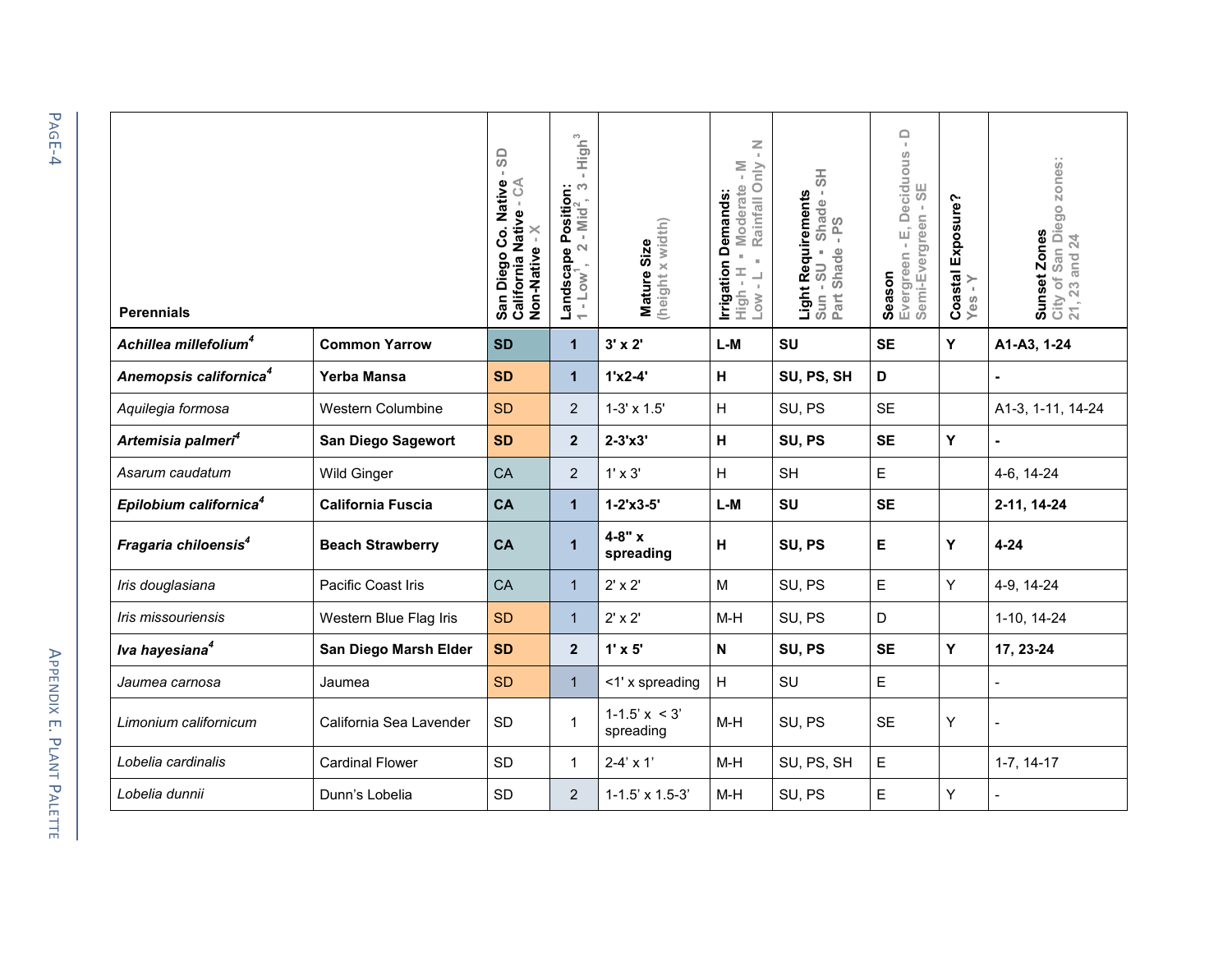| <b>Perennials</b>                         |                          | င္တ<br>Native<br>ve - CA<br>San Diego Co. Na<br>California Native<br>$\mathbf{X}_{-}$<br>Non-Native | High <sup>3</sup><br>S<br>Landscape Position:<br>1 - Low <sup>1</sup> , 2 - Mid <sup>2</sup> , 3<br>$-Mid2$ , | (height x width)<br>Mature Size | z<br>×.<br>$\geq$<br>$\frac{>}{\Box}$<br>$\circ$<br>Moderate<br>Demands:<br>Rainfall<br>$\alpha$<br>Irrigation<br>$\mathbf{u}$<br>Ŧ<br>┙<br>High<br>Low | $\frac{1}{5}$<br>Light Requirements<br>Sun - SU = Shade - S<br>Part Shade - PS | $\Box$<br>$\mathbf{r}$<br>Deciduous<br>$\frac{\Box}{\odot}$<br>Π.<br>Season<br>Evergreen - E, De<br>Semi-Evergreen - | Exposure?<br>$\frac{1}{\sqrt{5}}$ | San Diego zones:<br><b>Sunset Zones</b><br>City of San Die<br>21, 23 and 24 |
|-------------------------------------------|--------------------------|-----------------------------------------------------------------------------------------------------|---------------------------------------------------------------------------------------------------------------|---------------------------------|---------------------------------------------------------------------------------------------------------------------------------------------------------|--------------------------------------------------------------------------------|----------------------------------------------------------------------------------------------------------------------|-----------------------------------|-----------------------------------------------------------------------------|
| Mimulus cardinalis                        | Scarlet Monkey Flower    | <b>SD</b>                                                                                           | 1                                                                                                             | $2.5' \times 2.5'$              | $M-H$                                                                                                                                                   | SU, PS, SH                                                                     | D                                                                                                                    |                                   | $2 - 24$                                                                    |
| Polystichum munitum                       | Western Sword Fern       | CA                                                                                                  | $\overline{2}$                                                                                                | 2-4' x 2-4'                     | H                                                                                                                                                       | <b>SH</b>                                                                      | E                                                                                                                    | Y                                 | A3, 2-9, 14-24                                                              |
| Potentilla glandulosa                     | <b>Sticky Cinquefoil</b> | <b>SD</b>                                                                                           | 1                                                                                                             | $2' \times 3'$                  | $M-H$                                                                                                                                                   | SU, PS, SH                                                                     | $\mathsf E$                                                                                                          | Υ                                 |                                                                             |
| Ribes viburnifolium                       | Evergreen Currant        | <b>SD</b>                                                                                           | 3                                                                                                             | 3-6' x 12'                      | $N-M$                                                                                                                                                   | SU, PS                                                                         | E                                                                                                                    | Y                                 | 5,7-9,14-17, 19-24                                                          |
| Salicornia pacifica<br>(or virginica) $4$ | Pickleweed               | <b>SD</b>                                                                                           | $\overline{1}$                                                                                                | $1-2'x$<br>spreading            | H                                                                                                                                                       | SU                                                                             | <b>SE</b>                                                                                                            | Υ                                 |                                                                             |
| Salvia uliginosa                          | Bog Sage                 | $\mathsf{X}$                                                                                        | 2                                                                                                             | 4-6' x 3-4'                     | $M-H$                                                                                                                                                   | SU                                                                             | E                                                                                                                    |                                   | 6-9, 14-24                                                                  |
| Satureja douglasii                        | Yerba Buena              | CA                                                                                                  | 2                                                                                                             | $<1'$ x 3'                      | H                                                                                                                                                       | <b>PS</b>                                                                      | E                                                                                                                    |                                   | 4-9, 14-24                                                                  |
| Satureja mimuloides                       | Monkeyflower Savory      | CA                                                                                                  | 1                                                                                                             | $1-3' \times 1-3'$              | $M-H$                                                                                                                                                   | SU, PS                                                                         | D                                                                                                                    |                                   |                                                                             |
| Sisyrinchium bellum <sup>4</sup>          | <b>Blue-eyed Grass</b>   | <b>SD</b>                                                                                           | $\overline{2}$                                                                                                | 6-18" x 6-18"                   | $M-H$                                                                                                                                                   | SU, PS                                                                         | E                                                                                                                    | Υ                                 | 2-9, 14-24                                                                  |
| Trifolium wormskioldii                    | <b>Coast Clover</b>      | <b>SD</b>                                                                                           | $\mathbf{1}$                                                                                                  | 2' x spreading                  | H                                                                                                                                                       | SU                                                                             | D                                                                                                                    |                                   |                                                                             |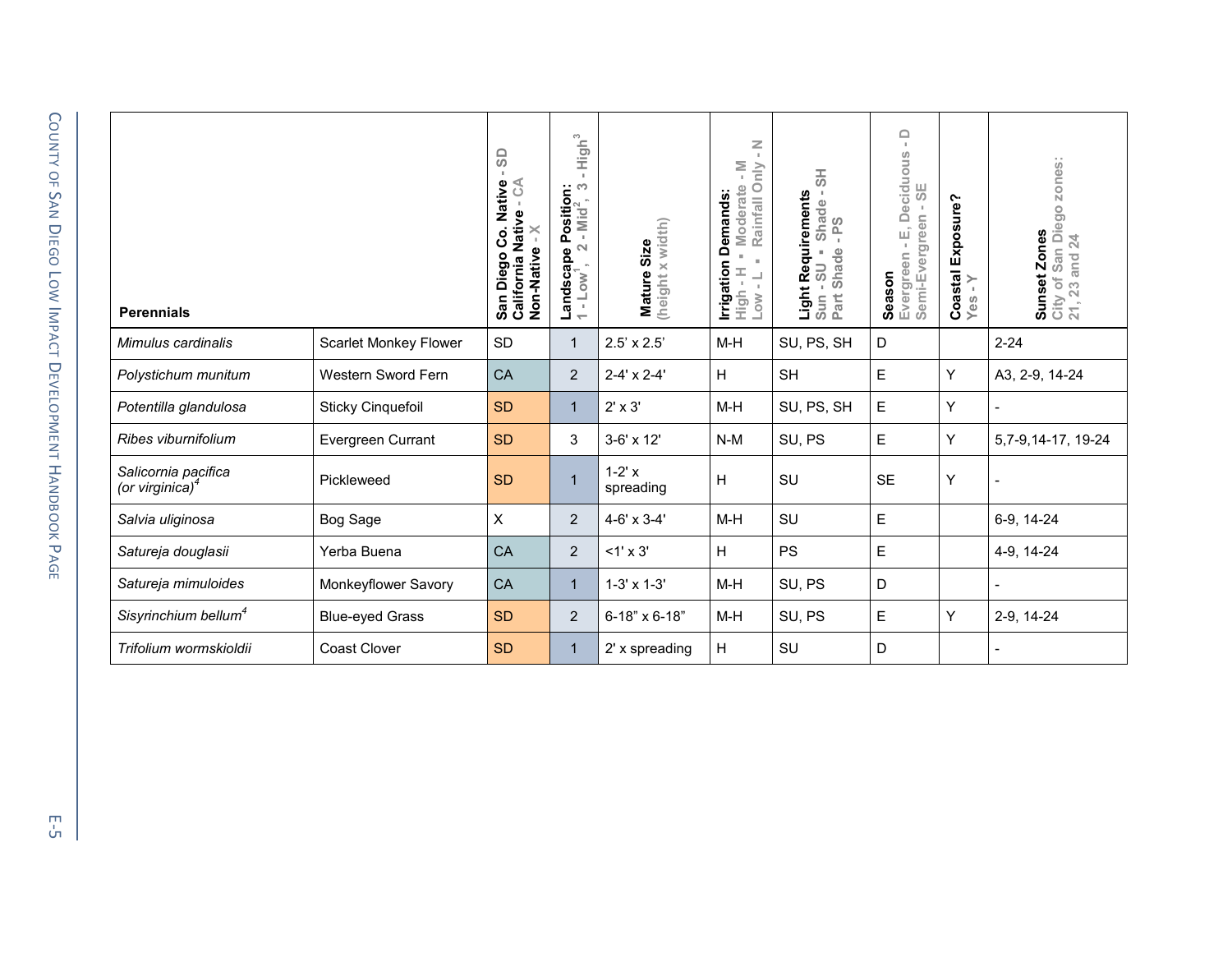| <b>Perennials</b>                                  |                        | င္တ<br>$\mathcal{E}$<br>Native<br>San Diego Co. Na<br>California Native<br>$\boldsymbol{\times}$<br>ပိ<br>Non-Native<br>Diego | High <sup>3</sup><br>Landscape Position:<br>1 - Low <sup>1</sup> , 2 - Mid <sup>2</sup> , 3<br>Mid <sup>2</sup><br>$\overline{\phantom{m}}$ | x width)<br>size<br><b>Mature</b><br>(height) | z<br>$\ge$<br>$\geq$<br>$\circ$<br>Moderate<br>Demands:<br>Rainfall<br>٠<br>Irrigation<br>Ŧ<br>ᆜ<br>High<br>Low | $\frac{1}{5}$<br>quirements<br>Shade<br>- PS<br>Shade<br>٠<br>$\frac{1}{3}$<br>Light Re<br>Sun <sup>-</sup><br>Part | $\Box$<br>×<br><b>Deciduous</b><br>₩<br>$\subseteq$<br>Season<br>Evergreen - E, D<br>Semi-Evergreen | Exposure?<br>$\frac{1}{2}$ Coastal | San Diego zones:<br>Zones<br>24<br>and<br><b>Sunset 2</b><br>City of s |
|----------------------------------------------------|------------------------|-------------------------------------------------------------------------------------------------------------------------------|---------------------------------------------------------------------------------------------------------------------------------------------|-----------------------------------------------|-----------------------------------------------------------------------------------------------------------------|---------------------------------------------------------------------------------------------------------------------|-----------------------------------------------------------------------------------------------------|------------------------------------|------------------------------------------------------------------------|
| Salicornia pacifica<br>(or virginica) <sup>4</sup> | <b>Pickleweed</b>      | <b>SD</b>                                                                                                                     | $\mathbf{1}$                                                                                                                                | $1-2'x$<br>spreading                          | H                                                                                                               | <b>SU</b>                                                                                                           | <b>SE</b>                                                                                           | Υ                                  | $\blacksquare$                                                         |
| Salvia uliginosa                                   | Bog Sage               | X                                                                                                                             | $\overline{2}$                                                                                                                              | 4-6' x 3-4'                                   | $M-H$                                                                                                           | SU                                                                                                                  | Ε                                                                                                   |                                    | 6-9, 14-24                                                             |
| Satureja douglasii                                 | Yerba Buena            | CA                                                                                                                            | 2                                                                                                                                           | $<1'$ x 3'                                    | H                                                                                                               | <b>PS</b>                                                                                                           | Ε                                                                                                   |                                    | 4-9, 14-24                                                             |
| Satureja mimuloides                                | Monkeyflower Savory    | CA                                                                                                                            | $\mathbf{1}$                                                                                                                                | $1-3' \times 1-3'$                            | $M-H$                                                                                                           | SU, PS                                                                                                              | D                                                                                                   |                                    | $\blacksquare$                                                         |
| Sisyrinchium bellum <sup>4</sup>                   | <b>Blue-eyed Grass</b> | <b>SD</b>                                                                                                                     | $\boldsymbol{2}$                                                                                                                            | 6-18" x 6-18"                                 | M-H                                                                                                             | SU, PS                                                                                                              | Е                                                                                                   | Y                                  | 2-9, 14-24                                                             |
| Trifolium wormskioldii                             | Coast Clover           | <b>SD</b>                                                                                                                     | $\mathbf{1}$                                                                                                                                | 2' x spreading                                | H                                                                                                               | <b>SU</b>                                                                                                           | D                                                                                                   |                                    | $\overline{\phantom{a}}$                                               |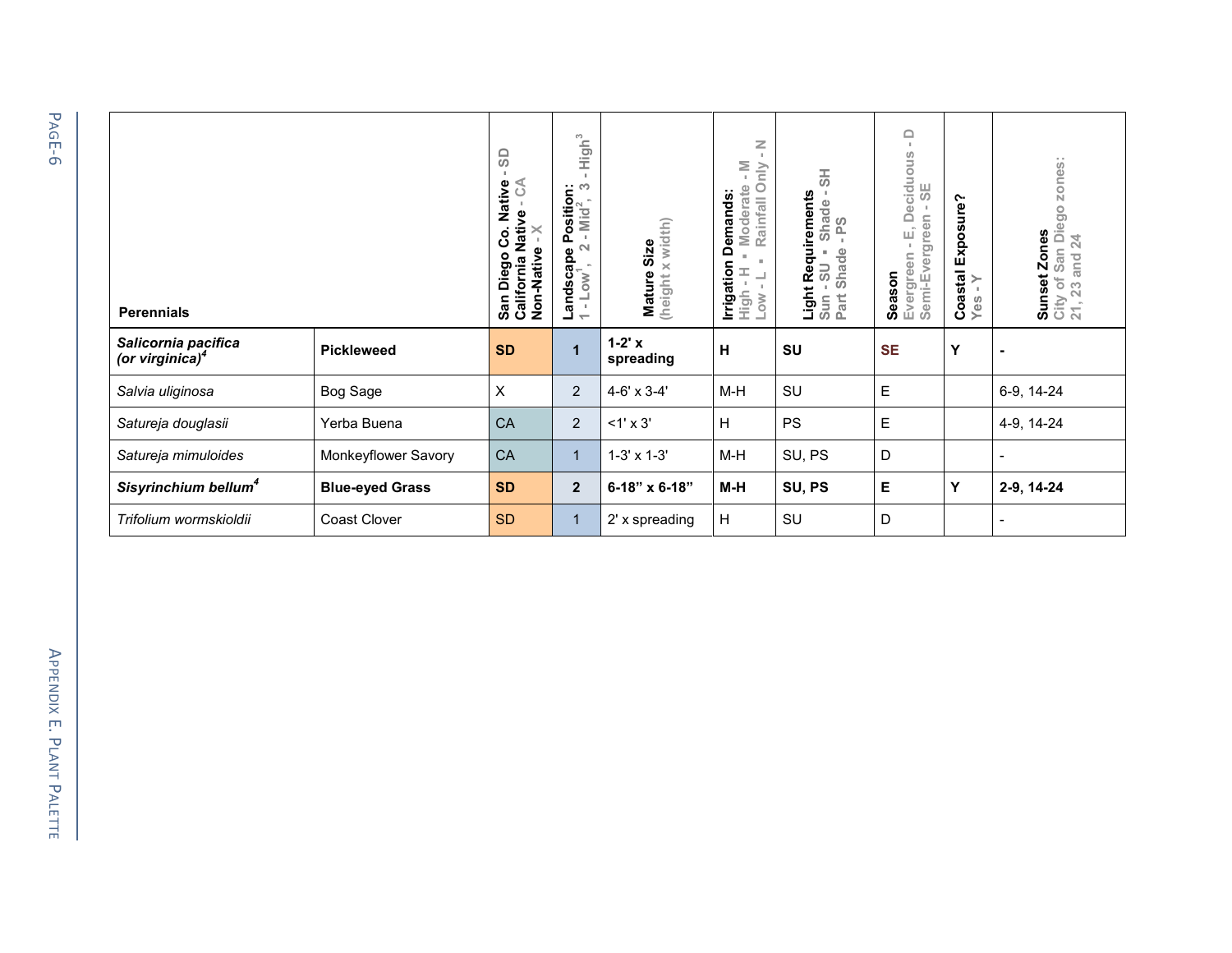| <b>Grasses &amp; Grass-Like Plants</b>   |                             | ဌ<br><b>Co. Native -<br/>Native - CA</b><br>San Diego Co. Nat<br>California Native -<br>Non-Native - X | High <sup>3</sup><br>$\infty$<br>Position:<br>$2 - Mild2$ ,<br>Landscape<br>$-Low1$ ,<br>$\overline{\phantom{a}}$ | Mature Size<br>(height x width) | Z<br>$\mathbf{r}$<br>Rainfall Only<br>$\ge$<br>Moderate<br>Irrigation Demands:<br>$\bar{\alpha}$<br>à.<br>High - H<br>$\frac{1}{1}$<br>Low. | 풊<br>Light Requirements<br>Sun - SU = Shade - S<br>Part Shade - PS | $\qquad \qquad \Box$<br>$\mathbb{R}^n$<br>Deciduous<br><sup>3n -</sup> SE<br>Season<br>Evergreen - E, De<br>Semi-Evergreen - | Exposure?<br>stal<br>$\mathbf{r}$<br>$\cos \theta$ | Sunset Zones<br>City of San Diego zones:<br>21, 23 and 24 |
|------------------------------------------|-----------------------------|--------------------------------------------------------------------------------------------------------|-------------------------------------------------------------------------------------------------------------------|---------------------------------|---------------------------------------------------------------------------------------------------------------------------------------------|--------------------------------------------------------------------|------------------------------------------------------------------------------------------------------------------------------|----------------------------------------------------|-----------------------------------------------------------|
| Bouteloua gracilis                       | <b>Blue Grama</b>           | CA                                                                                                     | 2                                                                                                                 | $1-2' \times 1'$                | L                                                                                                                                           | SU                                                                 | D                                                                                                                            |                                                    | 1-3, 7-11, 14, 18-21                                      |
| <b>Buchloe dactyloides</b><br>'UC Verde' | 'UC Verde' Buffalograss     | $\pmb{\times}$                                                                                         | $\mathbf{1}$                                                                                                      | 6-8" x spreading                | L-H                                                                                                                                         | SU                                                                 | D                                                                                                                            |                                                    |                                                           |
| Carex praegracilis                       | California Field Sedge      | <b>SD</b>                                                                                              | $\overline{1}$                                                                                                    | 1'-2' x spreading               | $M-H$                                                                                                                                       | SU, PS                                                             | E                                                                                                                            | Υ                                                  | $\overline{a}$                                            |
| Carex pansa                              | California Meadow Sedge     | CA                                                                                                     | $\mathbf{1}$                                                                                                      | 6-8" x spreading                | $M-H$                                                                                                                                       | SU, PS                                                             | <b>SE</b>                                                                                                                    | Y                                                  | 7-9, 11-24                                                |
| Carex spissa <sup>4</sup>                | San Diego Sedge             | <b>SD</b>                                                                                              | $\mathbf{1}$                                                                                                      | $5' \times 5'$                  | H                                                                                                                                           | SU, PS                                                             | <b>SE</b>                                                                                                                    | Y                                                  | 7-9, 14-17, 19-24                                         |
| Carex subfusca                           | <b>Rusty Sedge</b>          | <b>SD</b>                                                                                              | $\mathbf{1}$                                                                                                      | 6-8" x spreading                | M                                                                                                                                           | SU, PS, SH                                                         | <b>SE</b>                                                                                                                    |                                                    | 7-9, 11-24                                                |
| Chondropetalum tectorum                  | Small Cape Rush             | $\pmb{\times}$                                                                                         | $\overline{1}$                                                                                                    | $3-4' \times 3-4'$              | $M-H$                                                                                                                                       | SU, PS                                                             | E                                                                                                                            | Y                                                  | 8-9, 14-24                                                |
| Distichlis spicata <sup>4</sup>          | <b>Salt Grass</b>           | <b>SD</b>                                                                                              | $\mathbf{1}$                                                                                                      | $1' \times 3'$                  | $M-H$                                                                                                                                       | SU, PS                                                             | D                                                                                                                            | Υ                                                  | $\overline{a}$                                            |
| Eleocharis macrostachya <sup>4</sup>     | <b>Common Spike Rush</b>    | <b>SD</b>                                                                                              | $\mathbf{1}$                                                                                                      | $1-3' \times 2'$                | н                                                                                                                                           | SU, PS                                                             | E                                                                                                                            | Y                                                  | $\overline{a}$                                            |
| Equisetum hyemale<br>ssp. affine         | <b>Horsetail Reed</b>       | <b>SD</b>                                                                                              | $\overline{1}$                                                                                                    | 4' x spreading                  | H                                                                                                                                           | SU, PS                                                             | E                                                                                                                            |                                                    | $1 - 24$                                                  |
| Festuca californica                      | California Fescue           | CA                                                                                                     | $\overline{1}$                                                                                                    | $2-3' \times 1-2'$              | $M-H$                                                                                                                                       | SU, PS                                                             | E                                                                                                                            | Υ                                                  | 4-9, 14-24                                                |
| Festuca rubra 'Molate'                   | Molate Red Fescue           | CA                                                                                                     | $\mathbf{1}$                                                                                                      | 1-2' x spreading                | H                                                                                                                                           | SU, PS                                                             | E                                                                                                                            |                                                    | A2-3, 1-10, 14-24                                         |
| Juncus effusus                           | Soft Rush                   | <b>SD</b>                                                                                              | $\mathbf{1}$                                                                                                      | $2.5' \times 2.5$               | $M-H$                                                                                                                                       | SU, PS                                                             | E                                                                                                                            |                                                    | $1-24, H1$                                                |
| Juncus mexicanus <sup>4</sup>            | <b>Mexican Rush</b>         | <b>SD</b>                                                                                              | $\mathbf{1}$                                                                                                      | $2' \times 2'$                  | $M-H$                                                                                                                                       | SU, PS                                                             | E                                                                                                                            |                                                    |                                                           |
| Juncus patens <sup>4</sup>               | <b>California Gray Rush</b> | CA                                                                                                     | $\mathbf{1}$                                                                                                      | $2' \times 2'$                  | L-H                                                                                                                                         | SU, PS                                                             | E                                                                                                                            |                                                    | 4-9, 14-24                                                |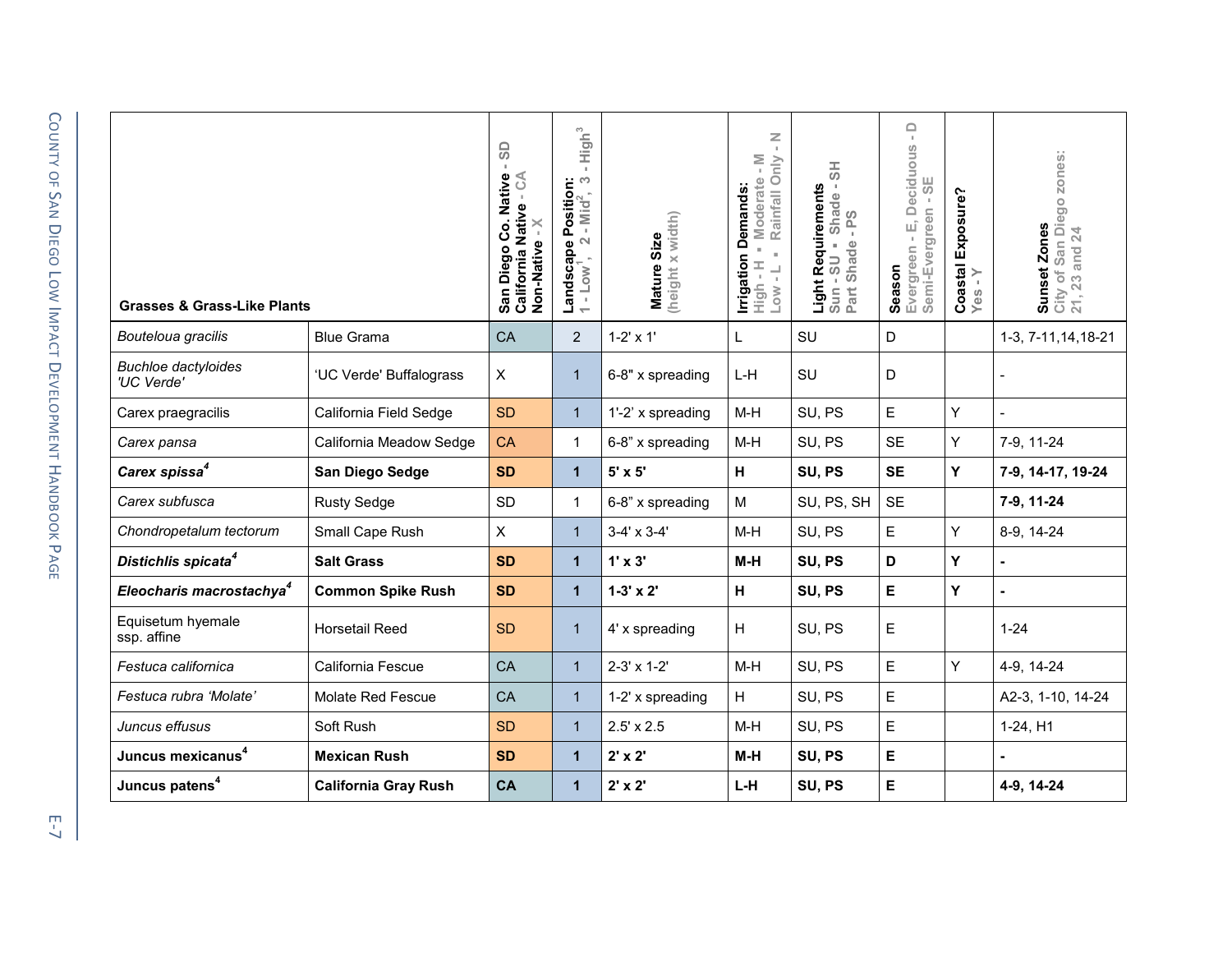| <b>Grasses &amp; Grass-Like Plants</b>             |                           | <u>ဌ</u><br>Native<br>S<br>$\mathbb{R}^2$<br>San Diego Co. Nat<br>California Native -<br>Non-Native - X | High <sup>3</sup><br>S<br>Position:<br>$\sim$<br>$Mid2$ ,<br>×.<br>$\sim$<br>Landscape $1  \lfloor$ ow $\rfloor$ , 2 | x width)<br>Mature Size<br>(height) | $\geq$<br>$\geq$<br>Only<br>Moderate<br>Demands:<br>Rainfall<br>٠<br>Irrigation<br>Ŧ<br>$\overline{\phantom{0}}$<br>High<br>Low | $\frac{1}{5}$<br>Requirements<br>Shade<br>- PS<br>Shade<br>٠<br>$\frac{1}{3}$<br>Light  <br>J.<br>Sun<br>Part | ≏<br><b>Deciduous</b><br>9⊟<br>$\mathbb{R}^2$<br>Evergreen - E, De<br>Semi-Evergreen -<br>Season | Exposure?<br>$\frac{1}{\sqrt{65 - \gamma}}$ | Diego zones:<br>Sunset Zones<br>City of San Die<br>21, 23 and 24 |
|----------------------------------------------------|---------------------------|---------------------------------------------------------------------------------------------------------|----------------------------------------------------------------------------------------------------------------------|-------------------------------------|---------------------------------------------------------------------------------------------------------------------------------|---------------------------------------------------------------------------------------------------------------|--------------------------------------------------------------------------------------------------|---------------------------------------------|------------------------------------------------------------------|
| Leymus triticoides                                 | Creeping Wildrye          | CA                                                                                                      | 1                                                                                                                    | $1.5' - 4.5'$                       | L-M                                                                                                                             | SU, PS                                                                                                        | E                                                                                                | Y                                           |                                                                  |
| Muhlenbergia rigens <sup>4</sup>                   | <b>Deer Grass</b>         | <b>SD</b>                                                                                               | $\mathbf{1}$                                                                                                         | $2-4' \times 3-4'$                  | L                                                                                                                               | SU                                                                                                            | Е                                                                                                |                                             | $4 - 24$                                                         |
| Nassella pulchra                                   | Purple Needlegrass        | CA                                                                                                      | $\overline{2}$                                                                                                       | $3' \times 2'$                      | $N-L$                                                                                                                           | SU                                                                                                            | D                                                                                                |                                             | 5-9, 11, 14-24                                                   |
| <b>Schoenoplectus</b><br>californicus <sup>4</sup> | <b>California Bulrush</b> | <b>SD</b>                                                                                               | $\overline{1}$                                                                                                       | 10'x<br>spreading                   | н                                                                                                                               | SU, PS, SH                                                                                                    | E                                                                                                |                                             | $\blacksquare$                                                   |
| Sporobolus airoides                                | Alkali Dropseed           | CA                                                                                                      | 1                                                                                                                    | $3' \times 3'$                      | L-M                                                                                                                             | SU                                                                                                            | D                                                                                                |                                             | $1 - 24$                                                         |
| Zephyranthes candida                               | Rain Lily                 | $\times$                                                                                                | 1                                                                                                                    | 12"x12"                             | H                                                                                                                               | SU, PS                                                                                                        | Ε                                                                                                |                                             | 4-9, 12-24, H1, H2                                               |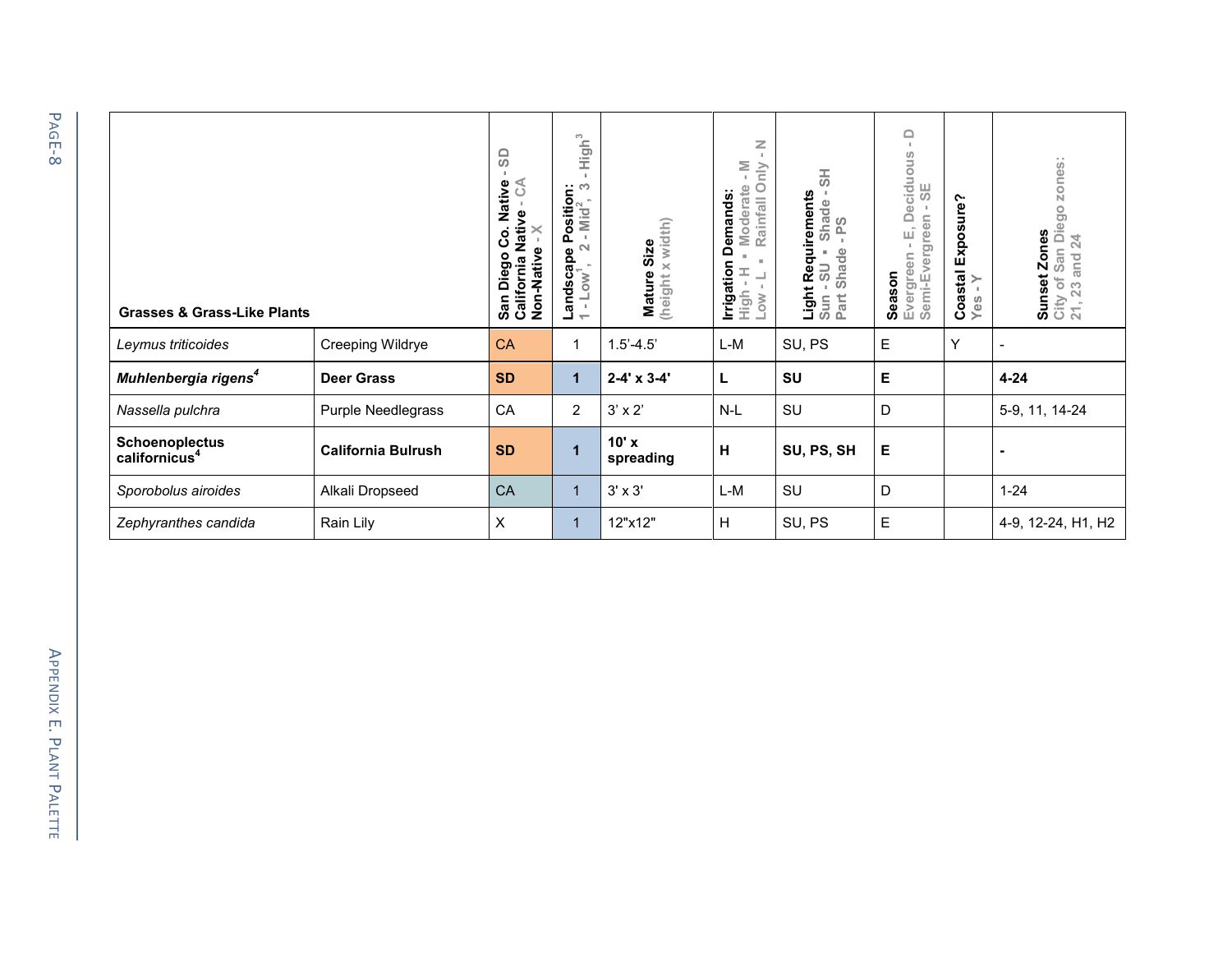| <b>Annuals and Short-Lived Perennials</b> |                                          | <u>ဌ</u><br>$\mathcal{L}$<br>Native<br>$\mathbf{r}$<br>San Diego Co. Na<br>California Native<br>$\times$<br>Non-Native | High <sup>3</sup><br>$\infty$<br>Position:<br>$-Mid2$ ,<br>$\sim$<br>Landscape<br>×<br>Low <sup>1</sup><br>$\mathbb{R}^2$<br>$\overline{\phantom{0}}$ | (height x width)<br>Mature Size | z<br>$\mathbb{R}^2$<br>Σ<br>Only<br>$\pm$<br>Moderate<br><b>Irrigation Demands:</b><br>Rainfall<br>×<br>$\bar{\alpha}$<br>H<br>┙<br>$\pm$<br>$\mathbb{R}^n$<br>High<br>Low | $\frac{1}{5}$<br>Light Requirements<br>Sun - SU = Shade - S<br>Part Shade - PS | $\Box$<br>J.<br>Deciduous<br><sub>201</sub> - SE<br>Evergreen - E, De<br>Semi-Evergreen -<br>Season | Coastal Exposure?<br><sup>Yes - Y</sup> | San Diego zones:<br>Sunset Zones<br>23 and 24<br>$\overline{\mathrm{o}}$<br>City<br>21, 2 |
|-------------------------------------------|------------------------------------------|------------------------------------------------------------------------------------------------------------------------|-------------------------------------------------------------------------------------------------------------------------------------------------------|---------------------------------|----------------------------------------------------------------------------------------------------------------------------------------------------------------------------|--------------------------------------------------------------------------------|-----------------------------------------------------------------------------------------------------|-----------------------------------------|-------------------------------------------------------------------------------------------|
| Limnanthes douglasii                      | Meadowfoam                               | CA                                                                                                                     | $\overline{1}$                                                                                                                                        | 6-12" x 6-12"                   | H                                                                                                                                                                          | SU                                                                             |                                                                                                     |                                         | 1-9, 14-24                                                                                |
| Limnanthes gracilis ssp.<br>Parishii      | Parish Meadowfoam                        | <b>SD</b>                                                                                                              | $\overline{2}$                                                                                                                                        | 6-12" x 6-12"                   | H                                                                                                                                                                          | SU                                                                             |                                                                                                     |                                         | $\overline{\phantom{a}}$                                                                  |
| Lupinus succulentus <sup>4</sup>          | <b>Arroyo Lupine</b>                     | <b>SD</b>                                                                                                              | $\mathbf{2}$                                                                                                                                          | 3'x3'                           | M-H                                                                                                                                                                        | <b>SU</b>                                                                      |                                                                                                     |                                         | $7 - 24$                                                                                  |
| Oenothera elata <sup>4</sup>              | <b>Yellow Evening</b><br><b>Primrose</b> | <b>SD</b>                                                                                                              | $\mathbf{1}$                                                                                                                                          | $2-3' \times 2-3'$              | L-H                                                                                                                                                                        | SU, PS                                                                         | Е                                                                                                   |                                         | 5-7, 14-24                                                                                |
| Pluchea odorata <sup>4</sup>              | <b>Salt Marsh Fleabane</b>               | <b>SD</b>                                                                                                              | $\mathbf{1}$                                                                                                                                          | $2-3' \times 1-2'$              | н                                                                                                                                                                          | SU, PS                                                                         | <b>SE</b>                                                                                           |                                         | $\blacksquare$                                                                            |
| <b>Vines</b>                              |                                          |                                                                                                                        |                                                                                                                                                       |                                 |                                                                                                                                                                            |                                                                                |                                                                                                     |                                         |                                                                                           |
| Vitis californica                         | California Grape                         | <b>SD</b>                                                                                                              | $\mathbf{1}$                                                                                                                                          | 30'                             | N-L                                                                                                                                                                        | SU, PS                                                                         | D                                                                                                   |                                         | $4 - 24$                                                                                  |

 $\overline{\phantom{a}}$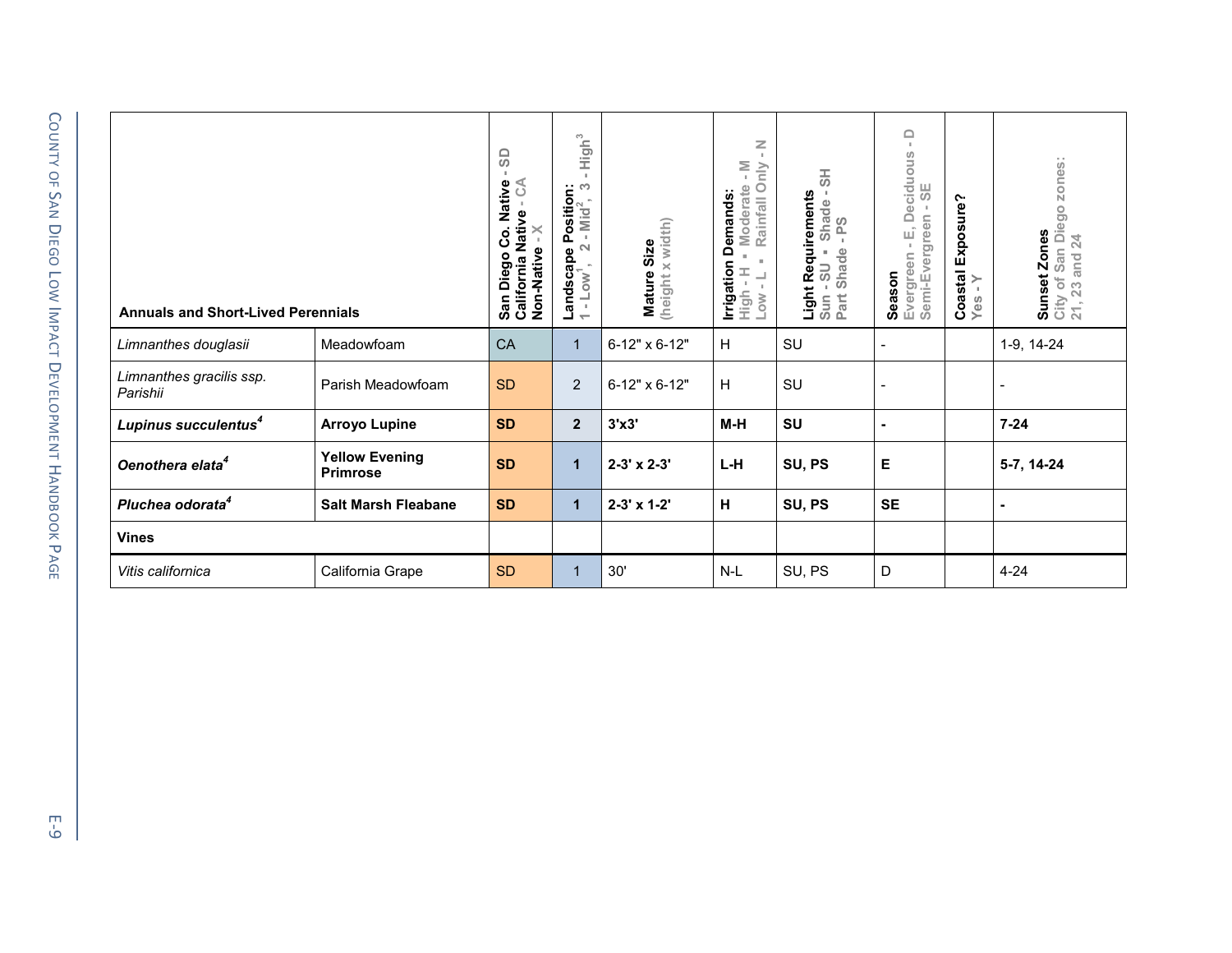## E.1 FOOTNOTES

- 1. Landscape Position 1 (Low): These areas are the base or lowest point of the BMP and experience seasonal flooding. Seasonal flooding for bioretention areas is typically 9" deep, for up to 24 hours (the design infiltration period for a bioretention area). If parts of the bioretention area are to be inundated for longer durations or greater depth the designer should develop a plant palette with longer term flooding in mind. Several of the species listed as tolerant of seasonal flooding may be appropriate, but the acceptability of each species considered should be researched and evaluated on a case-by-case basis.
- 2. Landscape Position 2 (Mid): These areas are typically along the side slopes of the BMP and may be low but are not expected to flood. However, they are likely to have saturated soils for extended periods of time.
- 3. Landscape Position 3 (High): These areas are generally on well-drained slopes adjacent to stormwater BMPs. These areas will not be inundated and will typically dry out quickly after the storm event.
- 4. **Bolded species have been observed within the City of San Diego staff and are known to be suitable for the recommended landscape position.**
- 5. Species not acceptable in the public right-of-way. These species have been observed not to be wellsuited for street trees or right-of-way due to reasons such as; large size, high pruning requirements, root damage to sidewalk, etc.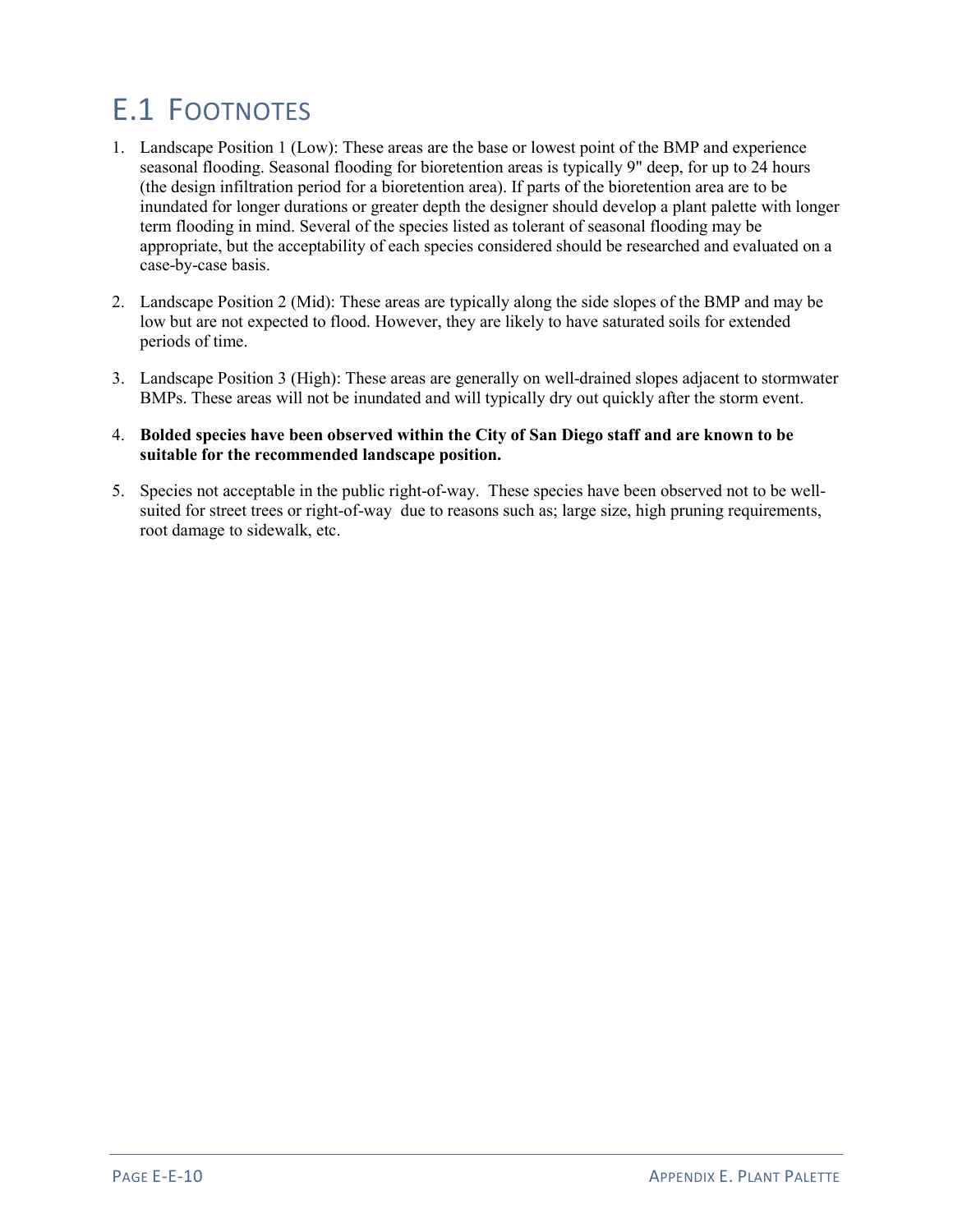## E.2 GENERAL NOTES

- 1. The Landscape Position is the lowest area recommended for each species. Plants in areas 1 and 2 may also be appropriate for higher locations.
- 2. When specifying plants, availability should be confirmed by local nurseries. Some species may need to be contract-grown and it may be necessary for the contractor to contact the nursery well in advance of planting as some species may not be available on short notice.
- 3. Sunset zones are zones designed to indicate ideal climates for growing plant species dependent on each climate's timing and duration of precipitation, length of growing season, temperature minimums and maximums, wind speed, and humidity. The City of San Diego includes sunset zones 21, 23, and 24. Zone 21 is defined as "thermal belts in Southern California's areas of occasional ocean influence", Zone 23 is defined as "thermal belts of Southern California's coastal climate", and Zone 24 is defined as "Marine influence along the Southern California coast." (Sunset Publishing Corporation 2013)